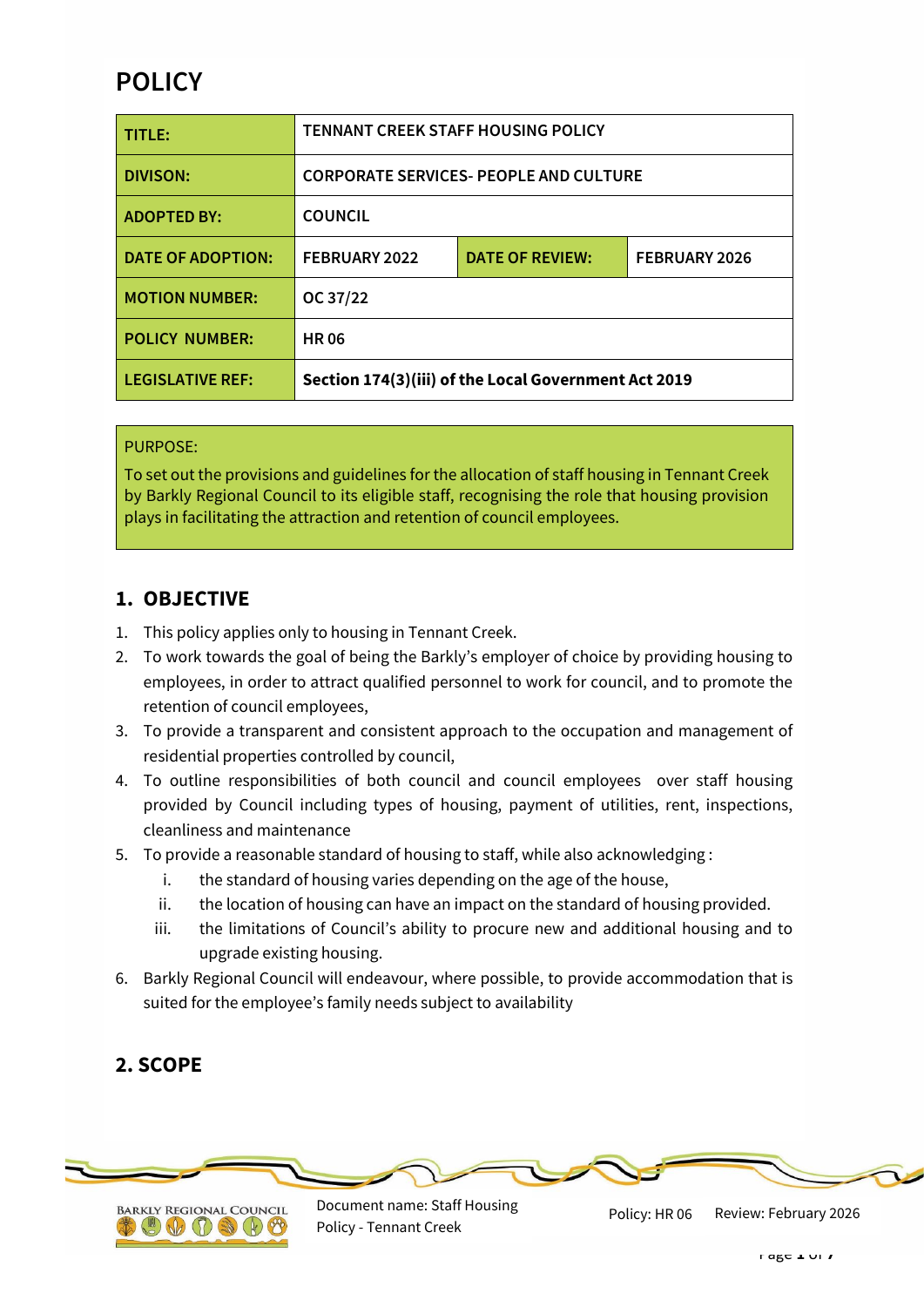This policy applies to all Barkly Regional Council employees residing or seeking to reside in housing provided by Barkly Regional Council.

# **4. APPLICATION OF POLICY**

### **a) Provision of Housing and Availability**

Accommodation assistance may be provided at the Council's discretion as a result of one of the following:

- Remote incentive
- Attraction incentive to meet operational requirements

If accommodation is provided, it may be included as part of the salary package or offered on a full or partial cost recovery basis.

Employees are not required to accept an offer of accommodation. If an offer is made and accepted, the agreement forms part of the contracted conditions of employment. If an offer is made and rejected, the Council will not reserve other accommodation options in the event an employee subsequently seeks accommodation.

Housing will only be supplied to full time employees who are on active duty or an arrangement approved by the organisation.

Employees recruited into a community-based role who already reside in that community are not eligible for staff housing.

Employees who are eligible for housing, and subsequently acquire (either by purchasing or renting ) a house in the area in which they work, will cease to be eligible for staff housing.

Housing is not provided for Elected Members.

### **b) Residential Tenancy Agreements**

All housing rental requires a residential tenancy or sub-tenancy agreement to be signed by both Barkly Regional Council and the employee/tenant.

Except where exempted in the tenancy agreement, a bond amounting to four weeks rent is required to be paid by the tenant.

The bond is four weeks of the market rental price. The bond is to be paid in full or committed to be paid via salary deductions before the employee commences work.

#### **c) Council Housing**

There are four categories of housing within the Council. They are:

- 1. Council Owned Housing
	- Council owned houses located in Tennant Creek supplied as part of a contract.





Document name: Staff Housing Policy - Tennant Creek Review: February 2026<br>Policy - Tennant Creek

Policy: HR 06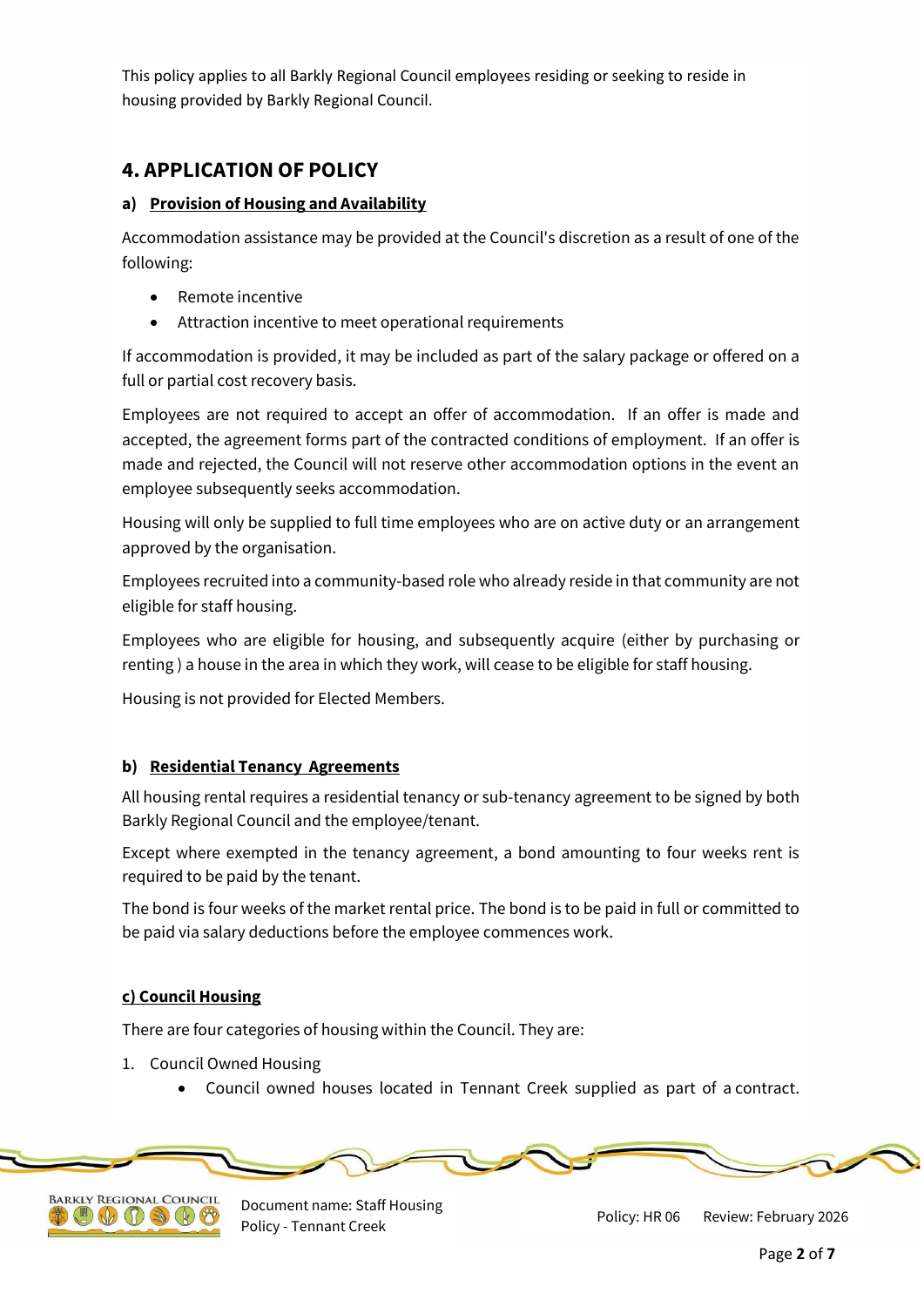- 2. Council Leased Housing
	- Housing leased by Council to meet its employee pool requirements with full or partial cost recovery sought from employees.
- 3. Council Leased Share Accommodation Housing
	- Housing leased by Council to meet its employee pool requirements with full or partial cost recovery sought from employees who have entered into a shared leasing arrangement with Council.
	- Shared accommodation may be offered to employees seeking accommodation without partners/families. Where employees are sharing accommodation on a permanent basis with other employees, costs will be allocated on a proportional basis.
- 4. Community Based Housing
	- Council owned housing is normally provided for staff relocating to remote communities where available. This is usually reserved for management and hard to fill positions to ensure consistent delivery of local government services.
	- Where there are housing shortages, the following hierarchy of house allocation may be used subject to variation by the Chief Executive Officer:
		- a) Priority 1: Area Managers
		- b) Priority 2: Essential Service Officer
		- c) Priority 3: Municipal Works Supervisor
		- d) Priority 4: Agency Coordinators
		- e) Priority 5: All other eligible staff.

At the Chief Executive Officer's discretion, Council owned community based housing may be leased to another agency where the Chief Executive Officer considers this to be in the best interest of the community.

#### **d) Responsibilities**

The Barkly Regional Council Housing Officer responsibilities:

- 1. Ensuring that houses available for employees are at a liveable and safe standard.
- 2. Endeavoring to provide the best quality housing available for staff within the resourcing constraints available.
- 3. Ensuring that any necessary maintenance attributable to normal wear and tear, and not misuse by the occupant, is carried out expeditiously.
- 4. Ensuring that a Residential Tenancy Agreement or Residential Sub Tenancy Agreement is completed between the Council and employee, detailing:
	- a. the address of the house being let or sub-let,
	- b. the amount of rent to be paid by the employee,
	- c. the amount of bond to be paid by the employee





Document name: Staff Housing Policy - Tennant Creek

Review: February 2026 Policy: HR 06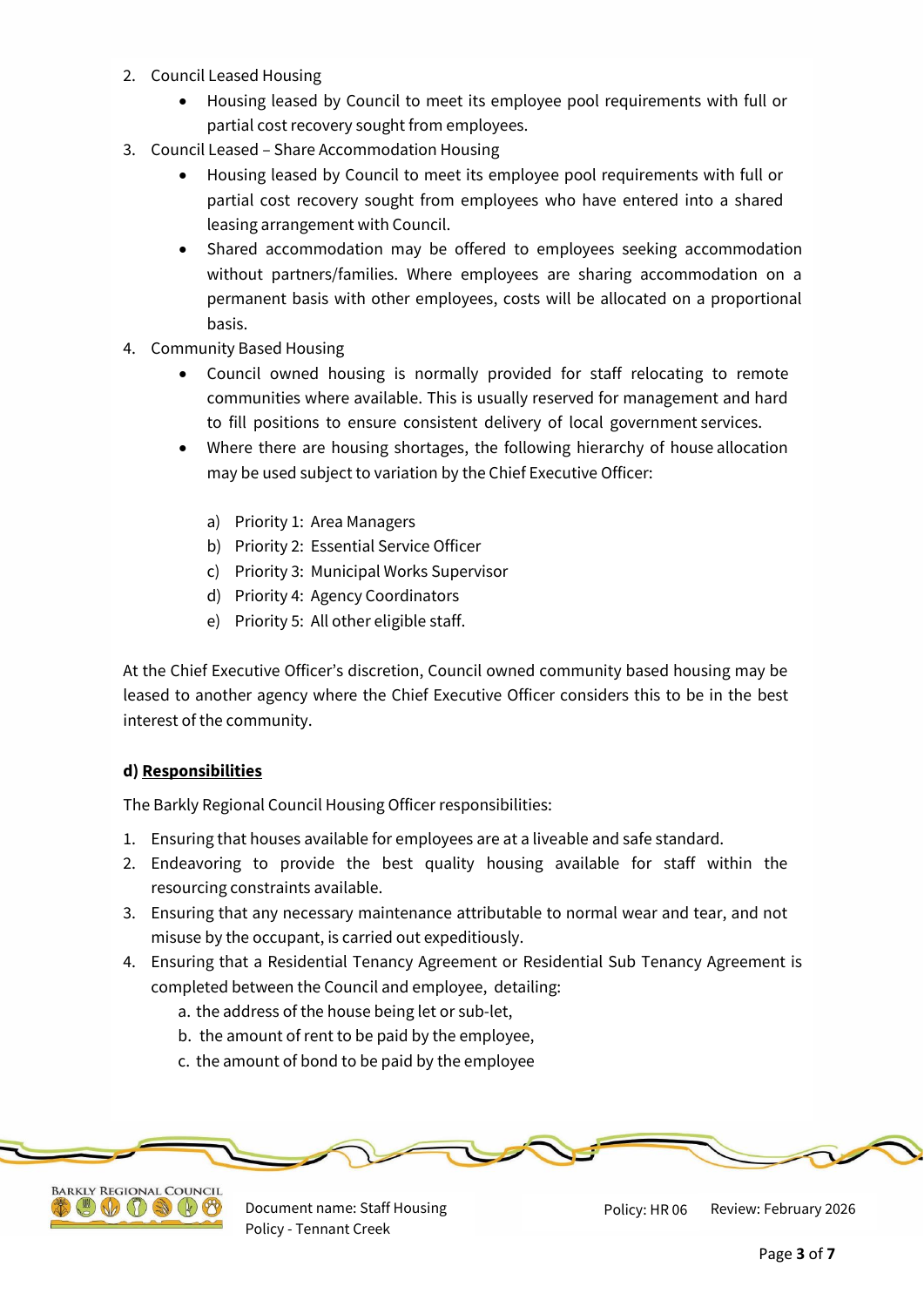The employee/tenant responsibilities:

- 1. Paying the required bond under the Tenancy Agreement.
- 2. Using housing for residential purposes only.
- 3. Employees/tenants renting Council houses cannot sublet.
- 4. Promptly give written notice of any damages done to the property during the tenancy period.
- 5. Ensuring that the accommodation and those areas used by the occupant are kept in a clean, safe and tidy state during the period of occupation.
- 6. Ensuring that the accommodation is left in a clean, safe and tidy state at the end of its use.
- 7. Undertaking the general maintenance of the grounds, i.e. lawns and gardens, as per normal tenancy arrangements unless otherwise stated and in compliance with any relevant legislation and by-law.
- 8. Meet utility charges in accordance with this policy.

#### **e) Utilities**

#### *Electricity*

- Unless provided in the tenancy agreement, the employee is responsible for all electricity costs of the property.
- If the property does not have a metered power box requiring the purchase of power cards, the employee is responsible for transferring the electricity into their name.
- Employees residing in Council Leased Shared Accommodation Housing shall be responsible for equal portions of the electricity expense
- Employees under contract at the time of implementation of this policy shall be grandfathered under their current electricity arrangements until such time their contract is renegotiated.

#### *Telecommunications*

 Unless written into the tenancy agreement, all telecommunication, i.e. phone and internet, is the responsibility of the employee.

#### *Gas*

 Unless otherwise written in the tenancy agreement, the employee is responsible for all gas replenishments.

#### *Water*

 Unless otherwise provided in the tenancy agreement, the employee is responsible for all water accounts in all categories of housing as identified in this policy.





Document name: Staff Housing Policy - Tennant Creek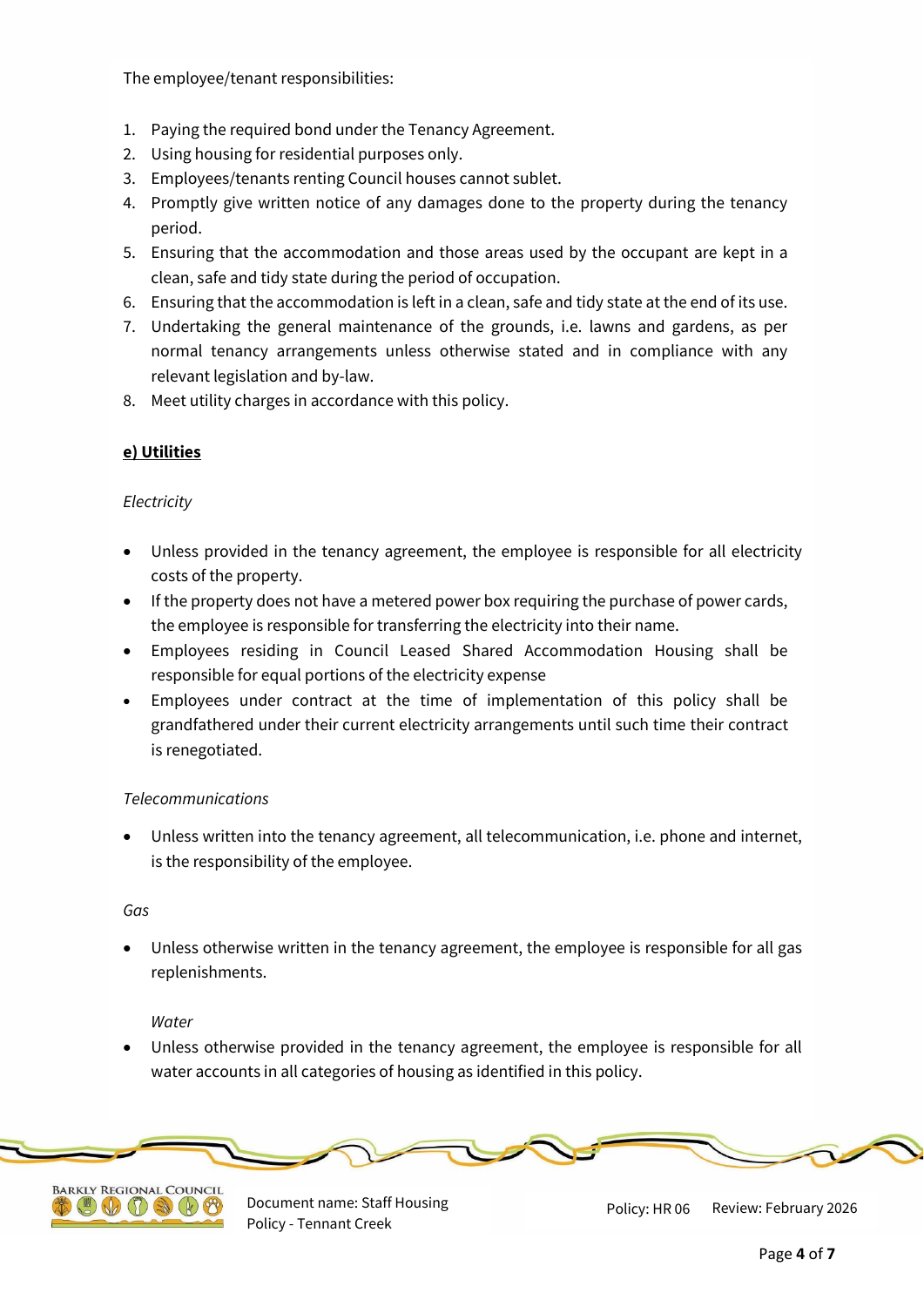Employees residing in either Council Leased or Council Leased Shared Accommodation housing may have restricted annual water usage as prescribed in the tenancy agreement between Council and landlord. Employees exceeding their annual water usage shall be responsible for excess costs.

#### **f) Rent**

Unless otherwise provided in the tenancy agreement, an employee residing in all categories of council housing listed under part (c) will be required to pay rent.

Rent payments shall not exceed the amount of rent Council pays to the owner. Rent payments shall be made as a pre-tax (salary sacrificed) payroll deduction.

Employees residing in Council Leased–Share Accommodation Housing shall pay a proportional rent payment.

Agreed rent payment deductions shall be recorded on the Residential Tenancy Agreement or the Residential Sub-Tenancy Agreement and a Payroll Deduction Form.

#### **g) Inspections**

Upon moving into a Council house, the employee shall be given a housing condition statement and an equipment/inventory list.

The employee must complete this initial inspection and return the signed statement and list to either the Housing Officer or Area Manager within 5 business days of moving in.

A property manager or landlord may require an inspection of Council-leased housing. Upon notification from a property manager or landlord, either the Housing Officer or the Area Manager will advise the employee that a periodic inspection has been scheduled.

The employee is responsible for ensuring that the house is inspection-ready.

The employee may take time off work to attend the housing inspection.

If the employee does not elect to attend the housing inspection, the property manager or landlord may enter the house to complete the periodic inspection.

An inspection of Council-owned housing shall be performed by the Housing Officer or Area Manager with the employee receiving, at a minimum, one week's notice.

Inspections shall not occur if the employee is on leave or away from their community.

No less than 6 months and no more than 12 months shall elapse between periodic inspections.

If the employee does not desire to attend the periodic inspection, the Housing Officer or Area Manager shall find another employee, preferably a manager, to accompany them on the periodic inspection.





Document name: Staff Housing Policy - Tennant Creek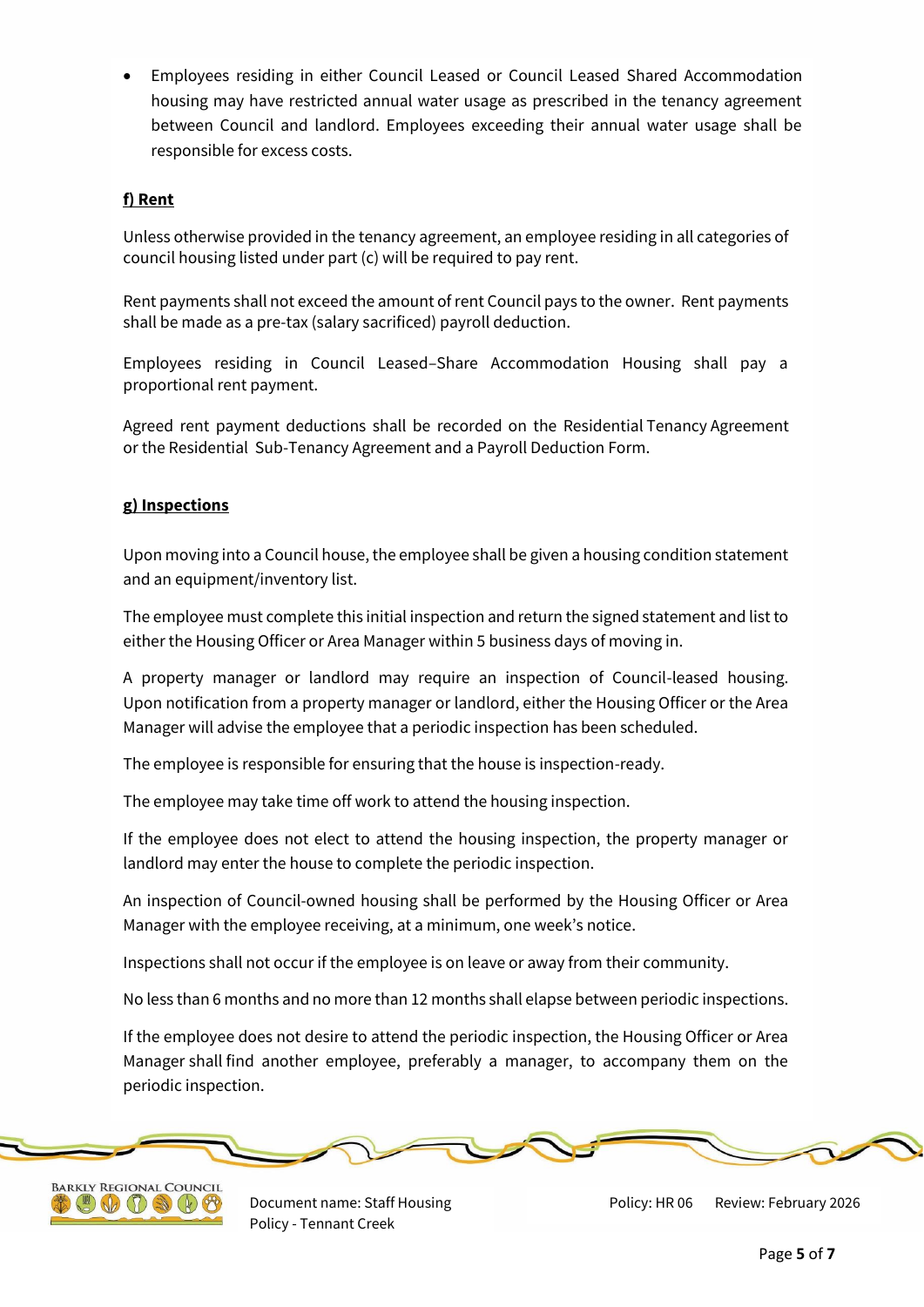If the Housing Officer or Area Manager notes discrepancies where the house fails an inspection, a follow-up inspection shall be scheduled to occur between 5 and 10 calendar days following the failed inspection, provided the employee will not be on leave or away from their community.

If the house fails the follow-up inspection, appropriate further action may be taken against the employee at the discretion of the employee's manager. This may include:

- A formal warning
- Commencement of eviction process

The Housing Officer, Area Manager, or the employee's manager is required to perform a final housing inspection one work day prior to the house being vacated. If discrepancies are noted on either the condition of the house or missing inventory, the employee shall be allowed to make any corrective actions to resolve the discrepancies and a follow-up inspection will be performed before the employee vacates the house.

Any discrepancies not corrected by the employee shall be costed and recouped out of the employee's bond payment, or if the employee is exempt from paying bond, then funds will be recouped from the employee's final pay.

If through any inspection it is discovered that the house has been damaged by the actions of the employee, Council may serve notice to the employee to repair, clean and make safe and/or tidy the accommodation within a defined period. If the employee elects to not make repairs, Council shall undertake the repairs with all costs, to include labour, being charged to the employee in one of the following ways:

- Payroll deduction.
- Employee's bond payment
- Recoupment out of the employee's final pay.
- Invoiced to the employee, or former employee as applicable, to repay Council for repairs

### **h) Cleanliness**

All employees residing in Council housing either owned or leased, shall keep the house clean, neat and tidy. At a minimum, this includes the following:

- House free of dust
- Rubbish disposed in collections bins
- Floors swept, vacuumed and mopped
- Bathrooms, to include toilet, basin and shower/bath clean
- Refrigerators, stoves, ovens and washing machines clean
- Dishes, utensils and cookware clean





Document name: Staff Housing Policy - Tennant Creek